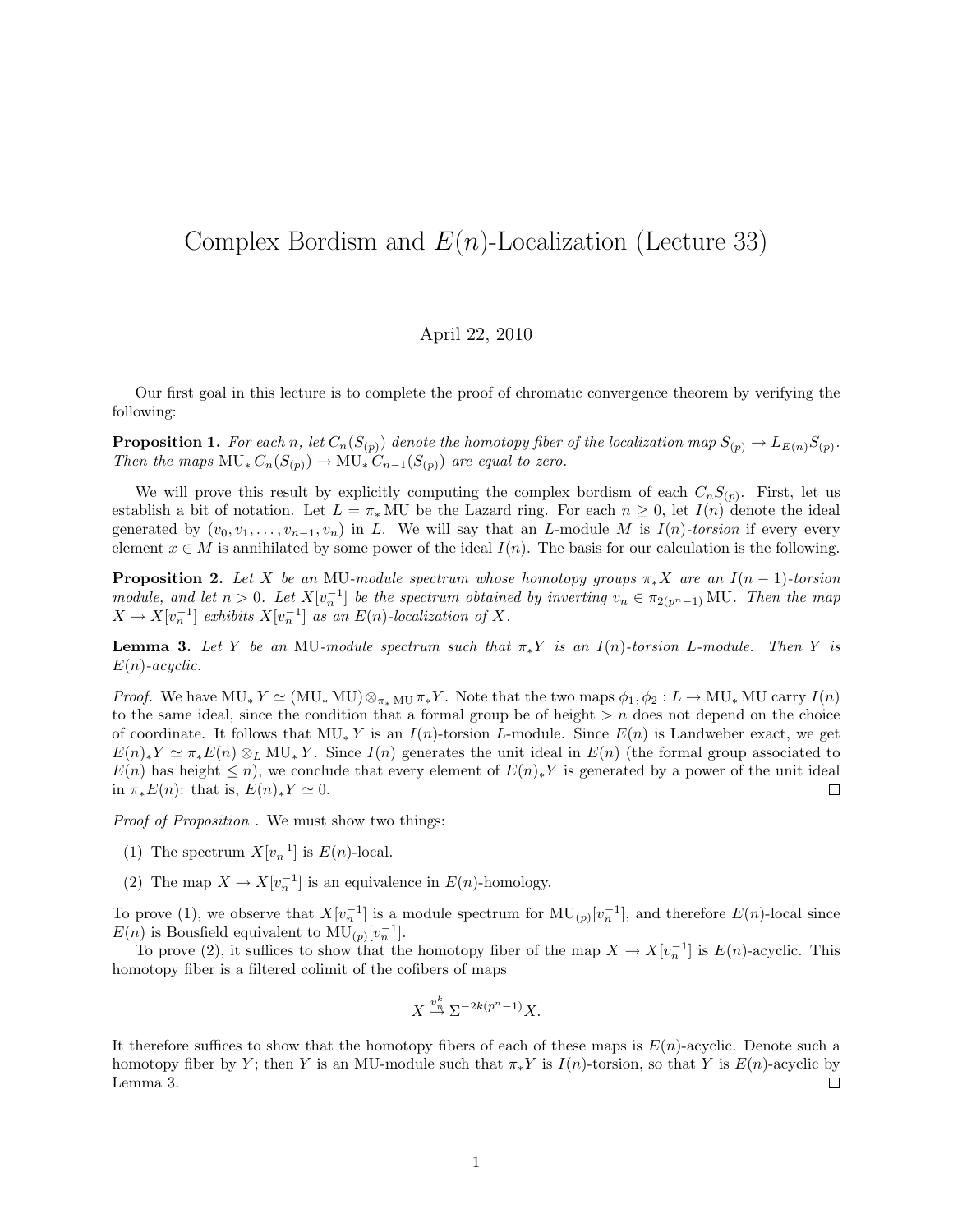**Proposition 4.** For each  $n \geq 0$ , let  $M_n$  be the L-module given by the quotient of  $L_{(p)}[v_0^{-1}, \ldots, v_n^{-1}]$  by the submodules  $\{L_{(p)}[v_0^{-1},\ldots,v_{i-1}^{-1},v_{i+1}^{-1},\ldots,v_n^{-1}]\}_{0\leq i\leq n}$ . Then there are canonical isomorphisms  $M(n) \simeq$  $MU_* C_n S_{(p)}.$ 

**Remark 5.** The L-modules  $M(n)$  can be described by recursion: we have  $M(-1) \simeq L_{(p)}$ , and for  $n \geq 0$ there is an isomorphism  $M(n) \simeq M(n-1)[v_n^{-1}]/M(n-1)$ .

*Proof.* We use induction on n, beginning with the case  $n = 0$ . Note that  $C_0S_{(p)}$  is the fiber of the map  $S_{(p)} \to L_{E(0)}S_{(p)} = S_{\mathbf{Q}}$ . It follows that MU  $\otimes C_0S_{(p)}$  is the fiber of the map MU<sub>(p)</sub>  $\to$  MU<sub>Q</sub>. This map is injective on homotopy, so we get a short exact sequence

$$
0 \to \pi_* MU_{(p)} \to \pi_* MU_{\mathbf{Q}} \to MU_* C_0 S_{(p)} \to 0,
$$

giving the isomorphism  $MU_* C_0 S_{(p)} \simeq L_{(p)}[p^{-1}]/L_{(p)}$ .

The general case is similar. We have a fiber sequence

$$
C_{n-1}S_{(p)} \to S_{(p)} \to L_{E(n-1)}S_{(p)}
$$
.

Note that  $L_{E(n-1)}S_{(p)}$  is already  $E(n)$ -local, so that  $C_n(L_{E(n-1)}S_{(p)}) \simeq 0$ . Applying  $C_n$ , we deduce that the map  $C_nC_{n-1}S_{(p)} \to C_nS_{(p)}$  is an equivalence. In other words, we have a fiber sequence

$$
C_nS_{(p)} \to C_{n-1}S_{(p)} \to L_{E(n)}C_{n-1}S_{(p)}.
$$

The inductive hypothesis implies that  $MU_*(C_{n-1}S_{(p)})$  is an  $I(n-1)$ -torsion L-module. It follows from Proposition that

$$
MU_* L_{E(n)}C_{n-1}S_{(p)} \simeq MU_* (C_{n-1}S_{(p)})[v_n^{-1}] \simeq M(n-1)[v_n^{-1}].
$$

We observe that the map  $M(n-1) \to M(n-1)[v_n^{-1}]$  is injective. This implies that the map  $MU_* C_nS_{(p)} \to$  $MU_* C_{n-1}S_{(p)}$  is zero (thereby proving Theorem 1), and shows that we have a short exact sequence

$$
0 \to M(n-1) \to M(n-1)[v_n^{-1}] \to \text{MU}_* C_n S_{(p)} \to 0,
$$

giving the isomorphism  $MU_* C_nS_{(p)} \simeq M(n)$ .

Proposition can also be used to get a bound on the discrepancy between  $L_{E(n)}$  and the telescopic localization functor  $L_n^t$ .

**Proposition 6.** Let X be any spectrum. Then the canonical map  $L_n^t X \to L_{E(n)} X$  induces an isomorphism after smash product with MU.

*Proof.* We work by induction on  $n$ . We wish to prove that the map

$$
\mathbf{MU}\otimes L_n^t X \to \mathbf{MU}\otimes L_{E(n)} X \simeq L_{E(n)}(\mathbf{MU}\otimes X)
$$

is an equivalence: that is, the map  $\phi: MU \otimes X \to MU \otimes L_n^t X$  exhibits  $MU \otimes L_n^t X$  as an  $E(n)$ -localization of X. Since  $\phi$  is obviously an  $E(n)$ -equivalence, it suffices to show that MU ⊗ $L_n^t X$  is  $E(n)$ -local. We have a cofiber sequence

$$
Y \to X \to L_{n-1}^t X.
$$

The inductive hypothesis implies that  $L_n^t(MU \otimes L_{n-1}^t X) \simeq MU \otimes L_{n-1}^t X$  is  $E(n-1)$ -local, and therefore  $E(n)$ -local. It therefore suffices to show that MU  $\otimes L_n^t Y$  is  $E(n)$ -local By construction, Y is a direct limit of finite p-local spectra  $Y_\alpha$  of type  $\geq n$ ; since  $L_{E(n)}$  is smashing, it suffices to show that each MU  $\otimes L_n^t Y_\alpha$  is MUlocal. Since  $Y_{\alpha}$  has type  $\geq n$ , MU<sub>\*</sub>  $Y_{\alpha}$  is an  $I(n-1)$ -torsion L-module, so that MU<sub>\*</sub>  $L_{E(n)}Y_{\alpha} \simeq (\text{MU}_{*} Y_{\alpha})[v_{n}^{-1}]$ by Proposition. On the other hand, we have seen that  $L_n^t Y_\alpha \simeq Y_\alpha[f^{-1}]$ , where  $f^{-1}$  is a  $v_n$ -self map of Y. To conclude that  $MU_* L_n^t Y_\alpha \simeq (MU_* Y_\alpha)[v_n^{-1}]$ , it suffices to prove the following:

 $\Box$